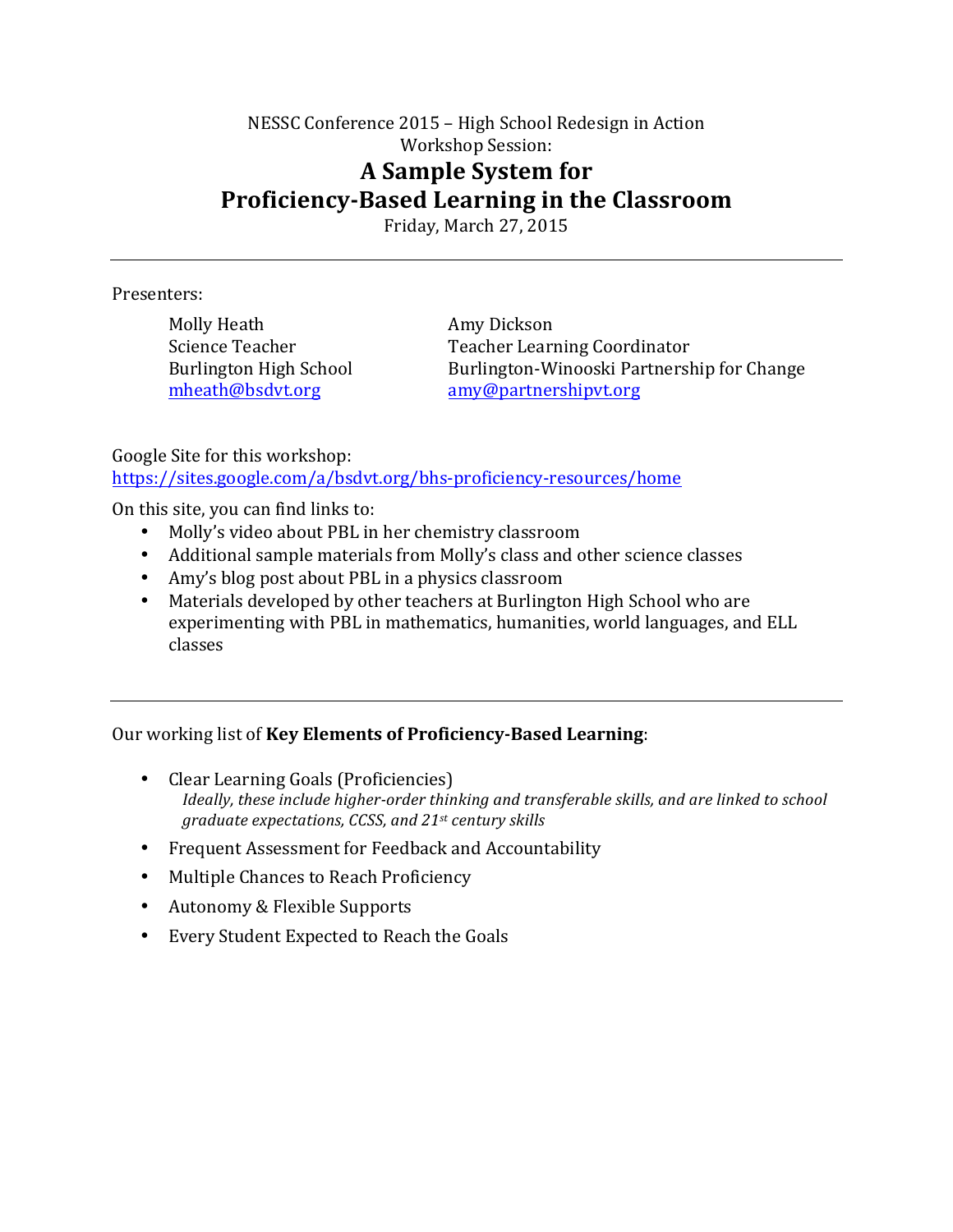| <b>7F Quiz</b> | Name: |
|----------------|-------|
|                |       |

**Proficiency 7F -** I can determine the 3-D shape of small molecules using VSEPR.

**Directions:** For all questions except #1, determine the molecular geometry of each molecule listed below. For examples with just a formula, draw a Lewis structure first. If given a name, first write the formula then draw a Lewis structure

1. What is VSEPR? How does it help explain the shape of small molecules?

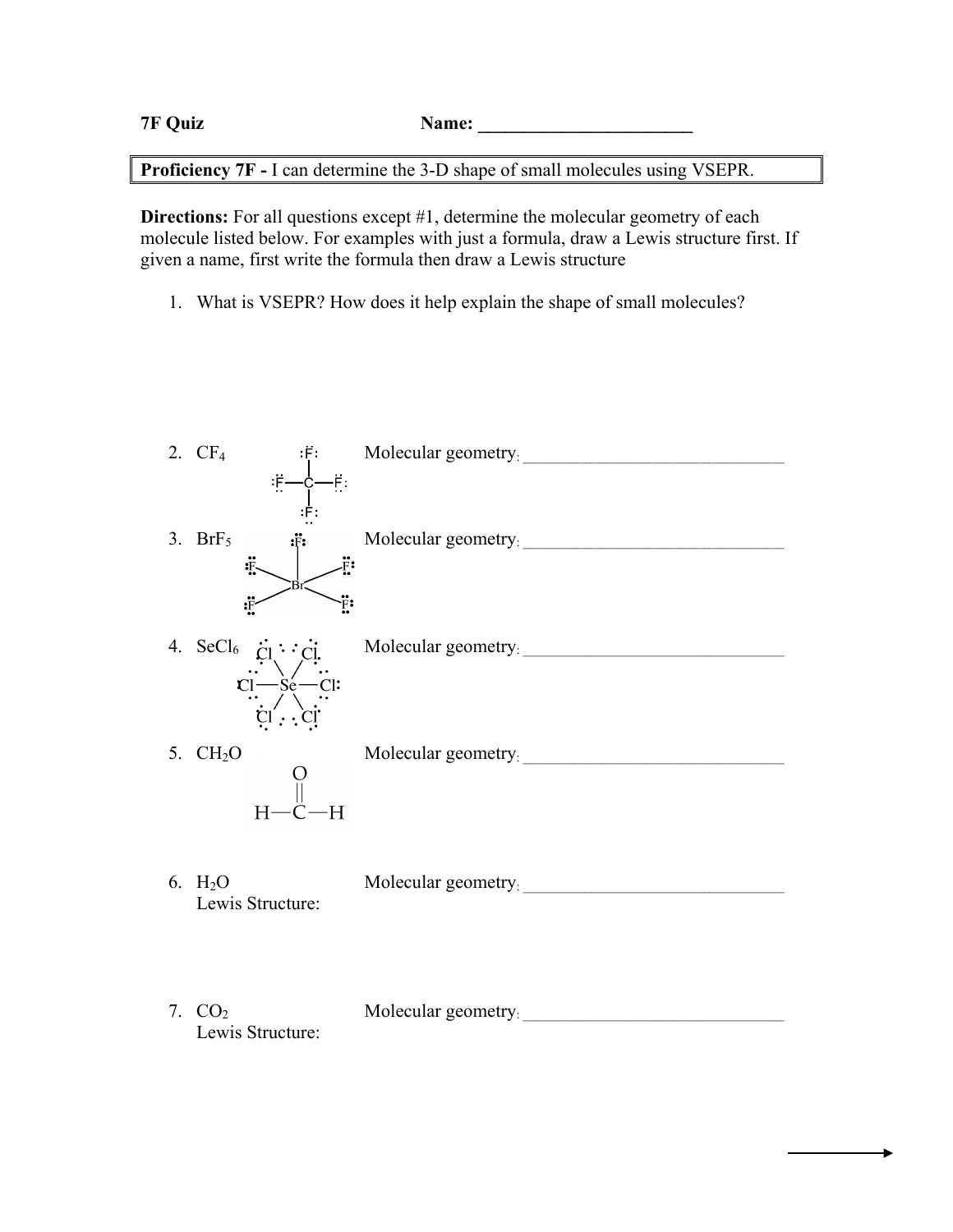8. CH<sub>3</sub>Br Molecular geometry. Lewis Structure:

9. nitrogen trichloride Molecular geometry: Formula: Lewis Structure:

10. sulfur dioxide Molecular geometry: \_\_\_\_\_\_\_\_\_\_\_\_\_\_\_\_\_\_\_\_\_\_\_\_\_\_\_\_\_\_\_\_\_\_\_\_\_\_\_\_\_\_ Formula: Lewis Structure:

Prefixes:  $\frac{\overline{Mono} \quad 1}{\overline{Di} \quad 2}$  $\overline{2}$ Tri 3 Tetra 4 Penta 5 Hexa 6 Hepta 7 Octa 8 Nona 9 Deca 10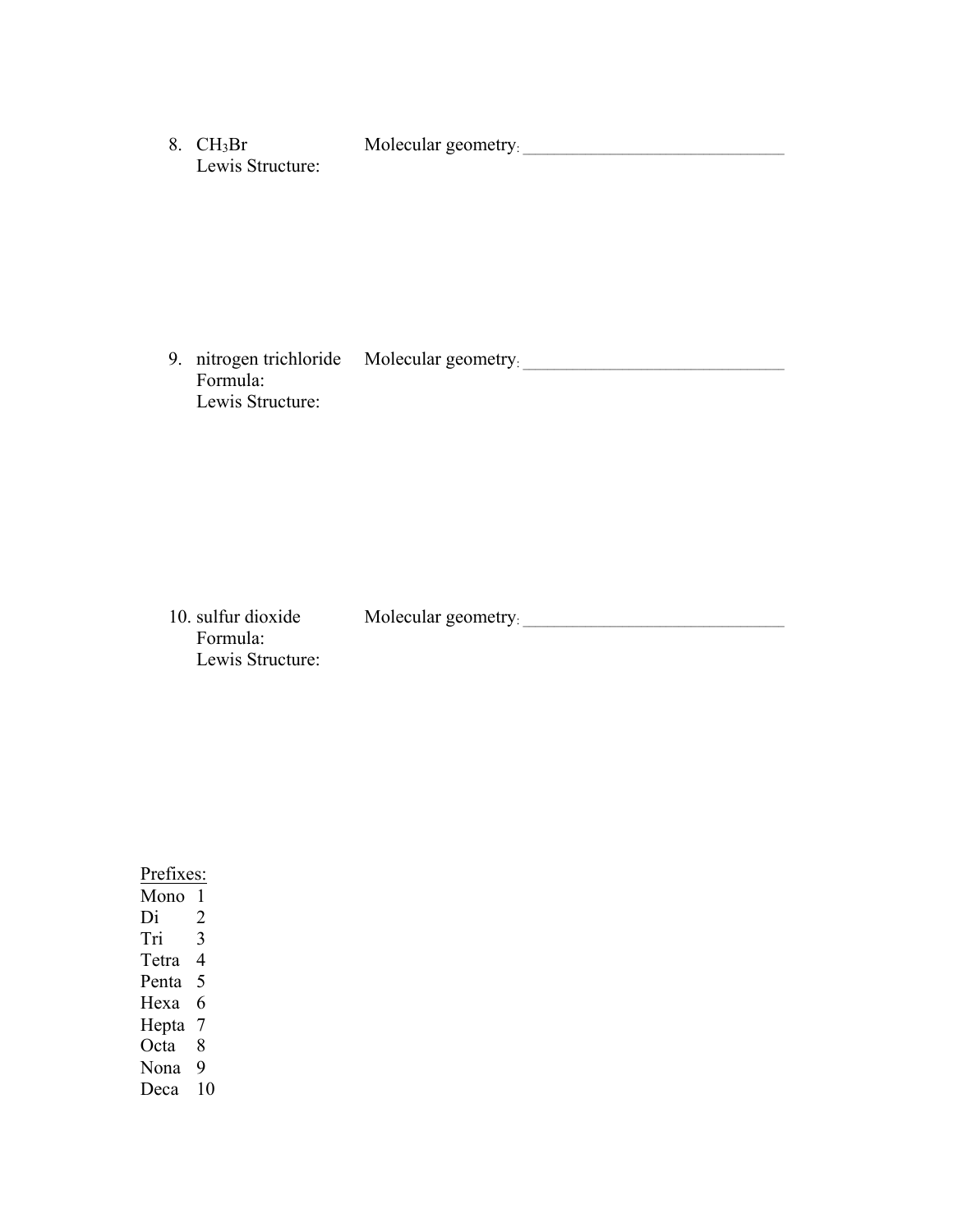## **Unit 4: Electron Arrangement and Periodic Properties**

 $\overline{\phantom{a}}$ 

| <b>Unit 4: Electron Arrangement and Periodic Properties</b>                                |                                                                                            |                                       |                                                    |             |  |  |
|--------------------------------------------------------------------------------------------|--------------------------------------------------------------------------------------------|---------------------------------------|----------------------------------------------------|-------------|--|--|
| <b>Essential Questions</b>                                                                 |                                                                                            |                                       |                                                    |             |  |  |
| $\Box$                                                                                     | How does an element's placement on the periodic table help us predict its properties?      |                                       |                                                    |             |  |  |
| $\Box$                                                                                     | How do we know how electrons are structured within atoms when they are far too small to    |                                       |                                                    |             |  |  |
| see?                                                                                       |                                                                                            |                                       |                                                    |             |  |  |
|                                                                                            | How does the electron structure in an atom of an element affect that element's properties? |                                       |                                                    |             |  |  |
| <b>Required Proficiencies</b>                                                              |                                                                                            | <b>Preasses</b><br>S <sub>1</sub>     | Quiz 2<br>Quiz<br>1                                | Quiz<br>3   |  |  |
|                                                                                            | 4A - I understand the relative wavelengths, energies, and                                  |                                       |                                                    |             |  |  |
|                                                                                            | frequencies of the parts of the electromagnetic spectrum. I can                            |                                       |                                                    |             |  |  |
|                                                                                            | describe the relationship between wavelength, frequency and                                |                                       |                                                    |             |  |  |
| energy of a wave.                                                                          |                                                                                            |                                       |                                                    |             |  |  |
|                                                                                            | Rate your own mastery of this proficiency. Remember that your rating can change over time. |                                       |                                                    |             |  |  |
| New to Me                                                                                  |                                                                                            |                                       |                                                    | I Got This! |  |  |
|                                                                                            |                                                                                            |                                       |                                                    |             |  |  |
|                                                                                            | 4B - I can explain how atomic spectra relate to movements of                               |                                       |                                                    |             |  |  |
| electrons in atoms.                                                                        |                                                                                            |                                       |                                                    |             |  |  |
|                                                                                            | Rate your own mastery of this proficiency. Remember that your rating can change over time. |                                       |                                                    |             |  |  |
|                                                                                            |                                                                                            |                                       |                                                    |             |  |  |
| <b>New to Me</b>                                                                           |                                                                                            |                                       |                                                    | I Got This! |  |  |
|                                                                                            | 4C - I can describe electron configurations in atoms and have a                            |                                       |                                                    |             |  |  |
|                                                                                            | basic understanding of the shape of atomic orbitals. (Will have                            |                                       |                                                    |             |  |  |
|                                                                                            | orbital filling diagram to refer to, limited to s and p orbitals)                          |                                       |                                                    |             |  |  |
|                                                                                            | Rate your own mastery of this proficiency. Remember that your rating can change over time. |                                       |                                                    |             |  |  |
| <b>New to Me</b>                                                                           |                                                                                            |                                       | I Got This!                                        |             |  |  |
|                                                                                            |                                                                                            |                                       |                                                    |             |  |  |
|                                                                                            | 4D - I can use the periodic table to draw Lewis structures for                             |                                       |                                                    |             |  |  |
| single elements.                                                                           |                                                                                            |                                       |                                                    |             |  |  |
| Rate your own mastery of this proficiency. Remember that your rating can change over time. |                                                                                            |                                       |                                                    |             |  |  |
|                                                                                            |                                                                                            |                                       |                                                    |             |  |  |
| New to Me $\triangleleft$<br>→ I Got This!                                                 |                                                                                            |                                       |                                                    |             |  |  |
|                                                                                            | 4E - I can describe basic trends on the periodic table and use                             |                                       |                                                    |             |  |  |
|                                                                                            | them to predict the properties of elements (reactivity,                                    |                                       |                                                    |             |  |  |
| metal/nonmetal, atomic radius, valence electrons).                                         |                                                                                            |                                       |                                                    |             |  |  |
| Rate your own mastery of this proficiency. Remember that your rating can change over time. |                                                                                            |                                       |                                                    |             |  |  |
| <b>New to Me</b><br><b>TGot This!</b>                                                      |                                                                                            |                                       |                                                    |             |  |  |
|                                                                                            |                                                                                            |                                       |                                                    |             |  |  |
| <b>Vocabulary to Master</b>                                                                |                                                                                            |                                       |                                                    |             |  |  |
| wavelength<br>$\Box$                                                                       | electromagnetic spectrum<br>$\Box$                                                         | $\Box$ ground state                   | $\Box$ atomic radius                               |             |  |  |
| frequency<br>$\Box$                                                                        | reactivity<br>$\Box$                                                                       | $\Box$ energy level                   | Lewis structure<br>$\Box$                          |             |  |  |
| metal<br>$\Box$                                                                            | periodic trend<br>$\Box$                                                                   | orbital                               | valence electron<br>$\Box$                         |             |  |  |
| nonmetal<br>$\Box$                                                                         | period<br>$\Box$                                                                           | $\Box$ photon<br>$\Box$ alkali metals | electron configuration<br>$\Box$                   |             |  |  |
| metalloid<br>$\Box$<br>halogens<br>$\Box$                                                  | group<br>$\Box$<br>transition metals<br>$\Box$                                             | $\Box$ noble gases                    | alkaline earth metals<br>$\Box$<br>hertz<br>$\Box$ |             |  |  |
| atomic spectrum<br>$\Box$                                                                  | excited state<br>$\Box$                                                                    | $\Box$                                | $\Box$                                             |             |  |  |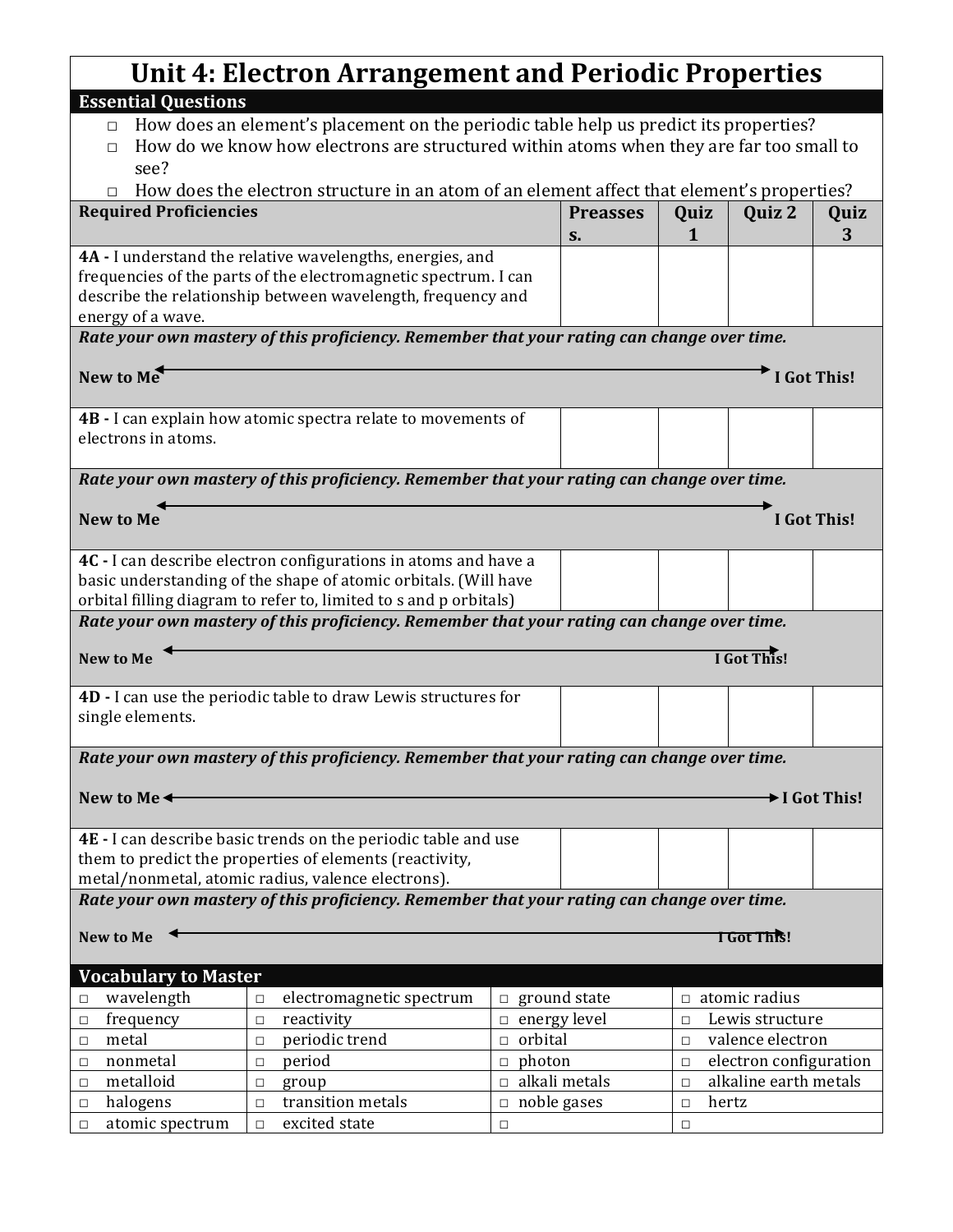| <b>Extension Proficiencies</b>                                                             |                          | Quiz 1 | Quiz 2        | Quiz 3      |  |
|--------------------------------------------------------------------------------------------|--------------------------|--------|---------------|-------------|--|
| 4F - I can calculate the energy, wavelength, or frequency of                               |                          |        |               |             |  |
| electromagnetic radiation. (Extension of 4A)                                               |                          |        |               |             |  |
|                                                                                            |                          |        |               |             |  |
| Rate your own mastery of this proficiency. Remember that your rating can change over time. |                          |        |               |             |  |
| New to Me<br>I Got This!                                                                   |                          |        |               |             |  |
| 4G - I can write electron configurations using only the periodic                           |                          |        |               |             |  |
| table (including noble gas short cuts and elements with d and f                            |                          |        |               |             |  |
| orbitals). (Extension of 4C)                                                               |                          |        |               |             |  |
| Rate your own mastery of this proficiency. Remember that your rating can change over time. |                          |        |               |             |  |
|                                                                                            |                          |        |               |             |  |
| <b>New to Me</b>                                                                           |                          |        |               | I Got This! |  |
| 4H - I can describe periodic trends in electronegativity,                                  |                          |        |               |             |  |
| ionization energy, and electron affinity. (Extension of 4E)                                |                          |        |               |             |  |
| Rate your own mastery of this proficiency. Remember that your rating can change over time. |                          |        |               |             |  |
| I Got This!<br><b>New to Me</b>                                                            |                          |        |               |             |  |
| 4I - I can explain why periodic trends in atomic radius,                                   |                          |        |               |             |  |
| ionization energy, and electronegativity occur. (For example, I                            |                          |        |               |             |  |
| can explain why atomic radius decreases as you move across a                               |                          |        |               |             |  |
| period.) (Extension of 4E)                                                                 |                          |        |               |             |  |
| Rate your own mastery of this proficiency. Remember that your rating can change over time. |                          |        |               |             |  |
| New to Me <sup>4</sup>                                                                     |                          |        |               | I Got This! |  |
|                                                                                            |                          |        |               |             |  |
| <b>Additional Vocabulary to Master</b>                                                     |                          |        |               |             |  |
| electronegativity<br>ionization energy<br>$\Box$<br>□                                      | $\Box$ electron affinity |        | $\Box$ joules |             |  |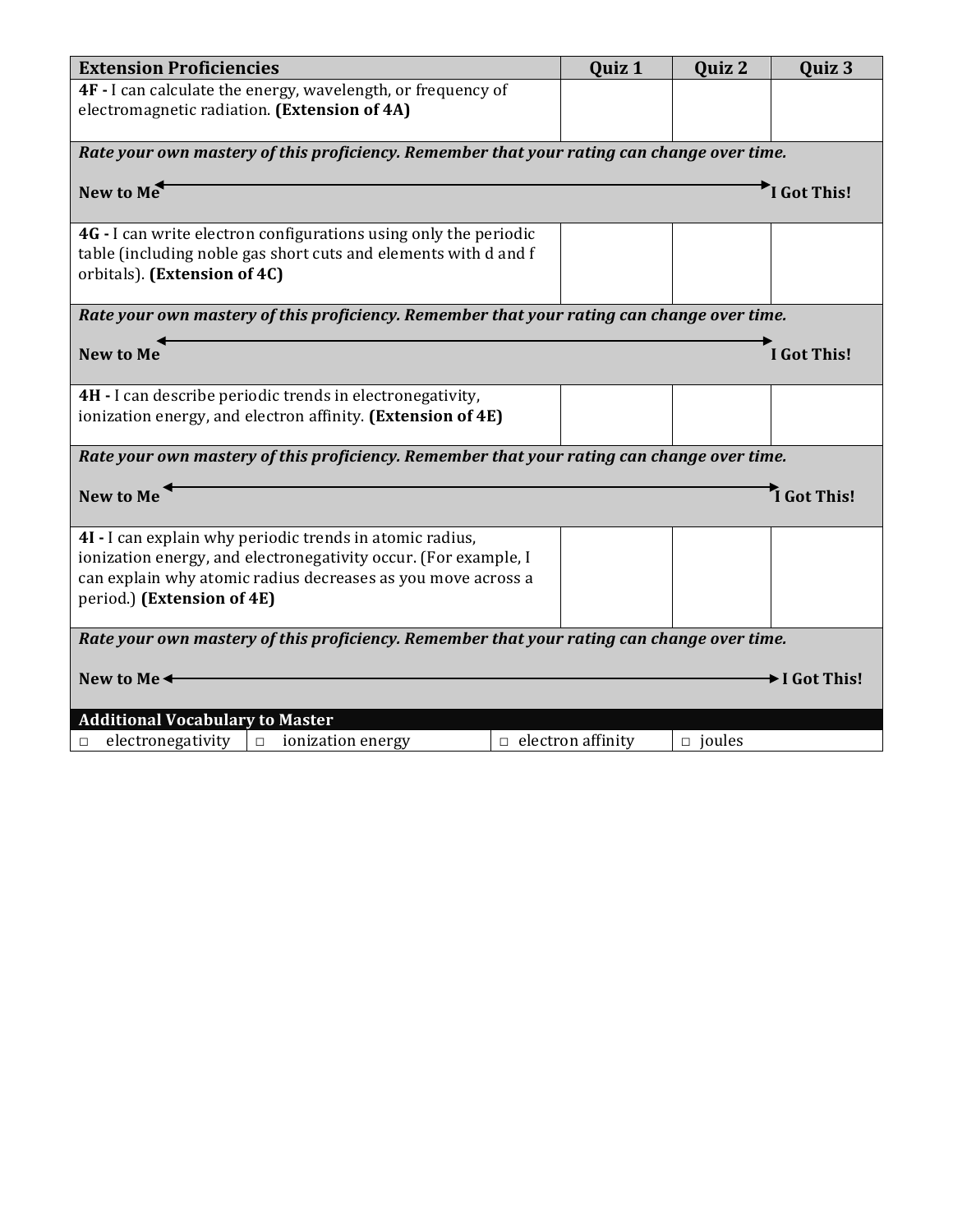**NAME: \_\_\_\_\_\_\_\_\_\_\_\_\_\_\_\_\_\_\_\_\_\_\_**

| Proficiency   | Preassessment<br>Score $(\% )$ | <b>Practice Completed</b> | <b>Quiz Score</b><br>$(\%)$ | <b>Practice Completed</b> | <b>Quiz Retake</b><br>Score(s) $(\% )$ |
|---------------|--------------------------------|---------------------------|-----------------------------|---------------------------|----------------------------------------|
| 7A            |                                |                           |                             |                           |                                        |
| $7\mathrm{B}$ |                                |                           |                             |                           |                                        |
| 7C            |                                |                           |                             |                           |                                        |
| 7D            |                                |                           |                             |                           |                                        |
| $7\mathrm{E}$ |                                |                           |                             |                           |                                        |
| 7F            |                                |                           |                             |                           |                                        |
| 7G            |                                |                           |                             |                           |                                        |

## **UNIT 7: COVALENT COMPOUNDS**

| I tutored | on | and he/she scored 90% or higher on the quiz retake | Teacher Initials |
|-----------|----|----------------------------------------------------|------------------|
| I tutored | on | and he/she scored 90% or higher on the quiz retake |                  |
| I tutored | on | and he/she scored 90% or higher on the quiz retake |                  |
| I tutored | on | and he/she scored 90% or higher on the quiz retake |                  |

## **Extension Proficiencies**

**Required Proficiencies**

| <b>Proficiency</b> | <b>Practice Completed</b> | Quiz Score $(\% )$ | <b>Practice Completed</b> | Quiz Retake Score (%) |
|--------------------|---------------------------|--------------------|---------------------------|-----------------------|
| 7H                 |                           |                    |                           |                       |
| 7I                 |                           |                    |                           |                       |
| 71                 |                           |                    |                           |                       |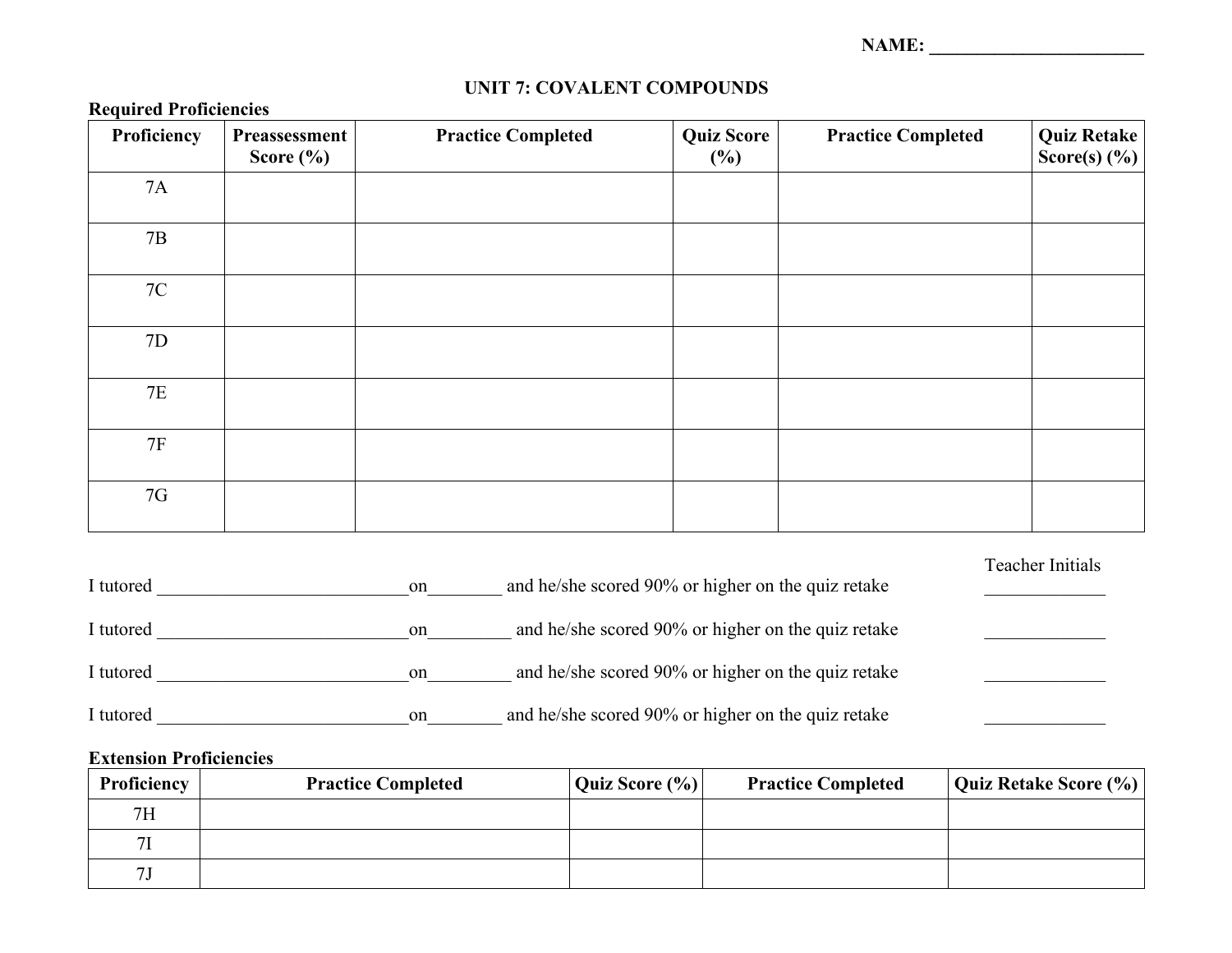## **Proficiency Based Learning Cycle**